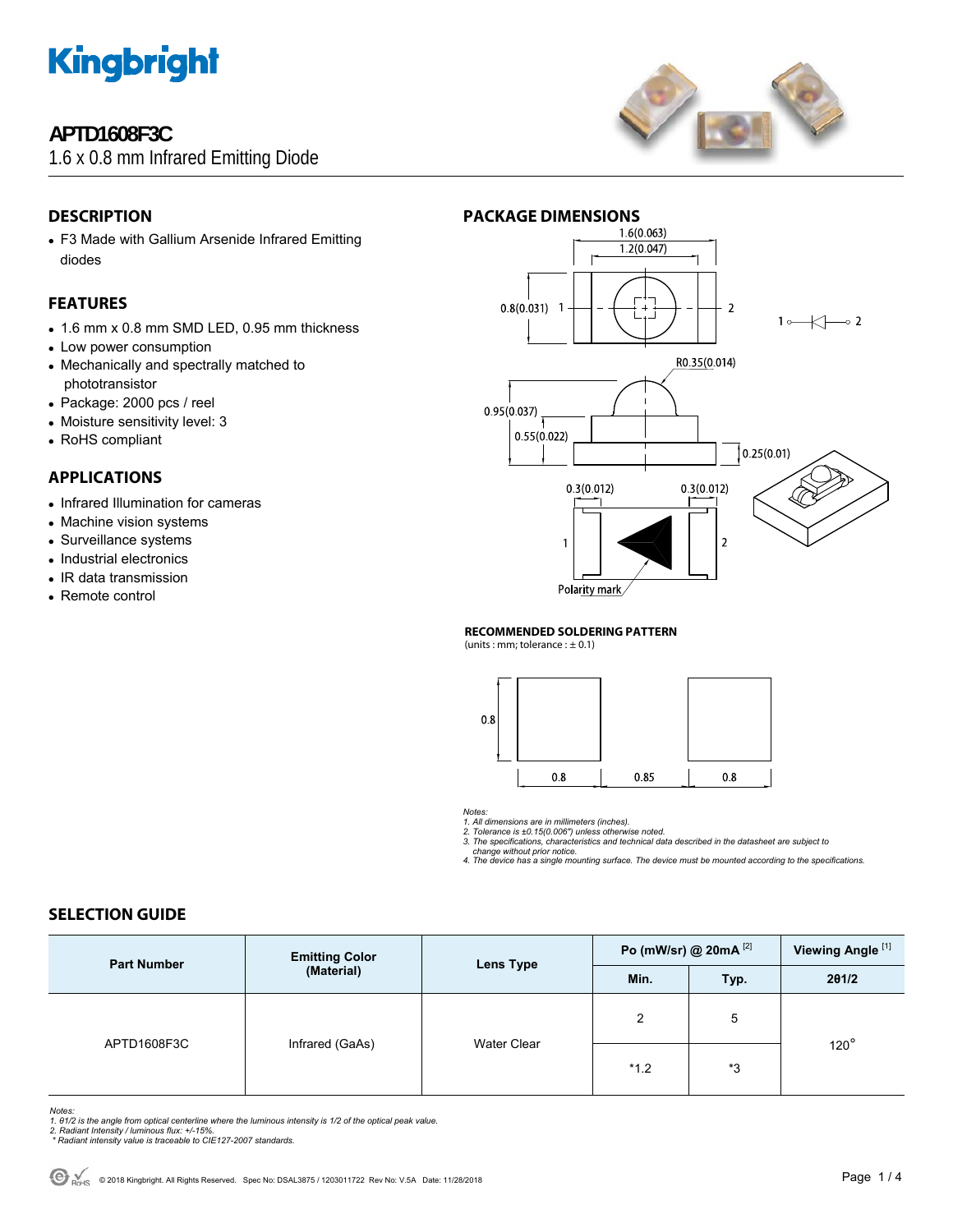# **Kingbright**

#### **ELECTRICAL / OPTICAL CHARACTERISTICS at TA=25°C**

| <b>Parameter</b>                                         | Symbol               | <b>Emitting Color</b> | Value |                          | <b>Unit</b> |
|----------------------------------------------------------|----------------------|-----------------------|-------|--------------------------|-------------|
|                                                          |                      |                       | Typ.  | Max.                     |             |
| Wavelength at Peak Emission $I_F$ = 20mA                 | $\Lambda_{\rm peak}$ | Infrared              | 940   | $\overline{\phantom{a}}$ | nm          |
| Spectral Bandwidth at 50% $\Phi$ REL MAX<br>$I_F = 20mA$ | Δλ                   | Infrared              | 50    | $\overline{\phantom{a}}$ | nm          |
| Capacitance                                              | C                    | Infrared              | 90    | $\overline{\phantom{a}}$ | pF          |
| Forward Voltage $I_F$ = 20mA                             | $V_F$ <sup>[1]</sup> | Infrared              | 1.2   | 1.6                      | ν           |
| Reverse Current ( $V_R$ = 5V)                            | ΙR                   | Infrared              |       | 10                       | uA          |

*Notes:* 

1. Forward voltage: ±0.1V.<br>2. Wavelength value is traceable to CIE127-2007 standards.<br>3. Excess driving current and / or operating temperature higher than recommended conditions may result in severe light degradation or pr

### **ABSOLUTE MAXIMUM RATINGS at T<sub>A</sub>=25°C**

| Parameter                               | Symbol                   | Value          | <b>Unit</b> |
|-----------------------------------------|--------------------------|----------------|-------------|
| Power Dissipation                       | $P_D$                    | 90             | mW          |
| Reverse Voltage                         | $V_R$                    | 5              | $\vee$      |
| Junction Temperature                    | $T_j$                    | 115            | $^{\circ}C$ |
| Operating Temperature                   | $T_{op}$                 | $-40$ to $+85$ | °C          |
| Storage Temperature                     | $T_{\text{stg}}$         | $-40$ to $+85$ | °C          |
| <b>DC Forward Current</b>               | ΙF                       | 50             | mA          |
| Peak Forward Current                    | $I_{FM}$ <sup>[1]</sup>  | 1200           | mA          |
| Electrostatic Discharge Threshold (HBM) | $\overline{\phantom{0}}$ | 8000           | $\vee$      |

Notes:<br>1. 1/100 Duty Cycle, 10µs Pulse Width.<br>2. Relative humidity levels maintained between 40% and 60% in production area are recommended to avoid the build-up of static electricity – Ref JEDEC/JESD625-A and JEDEC/J-STD-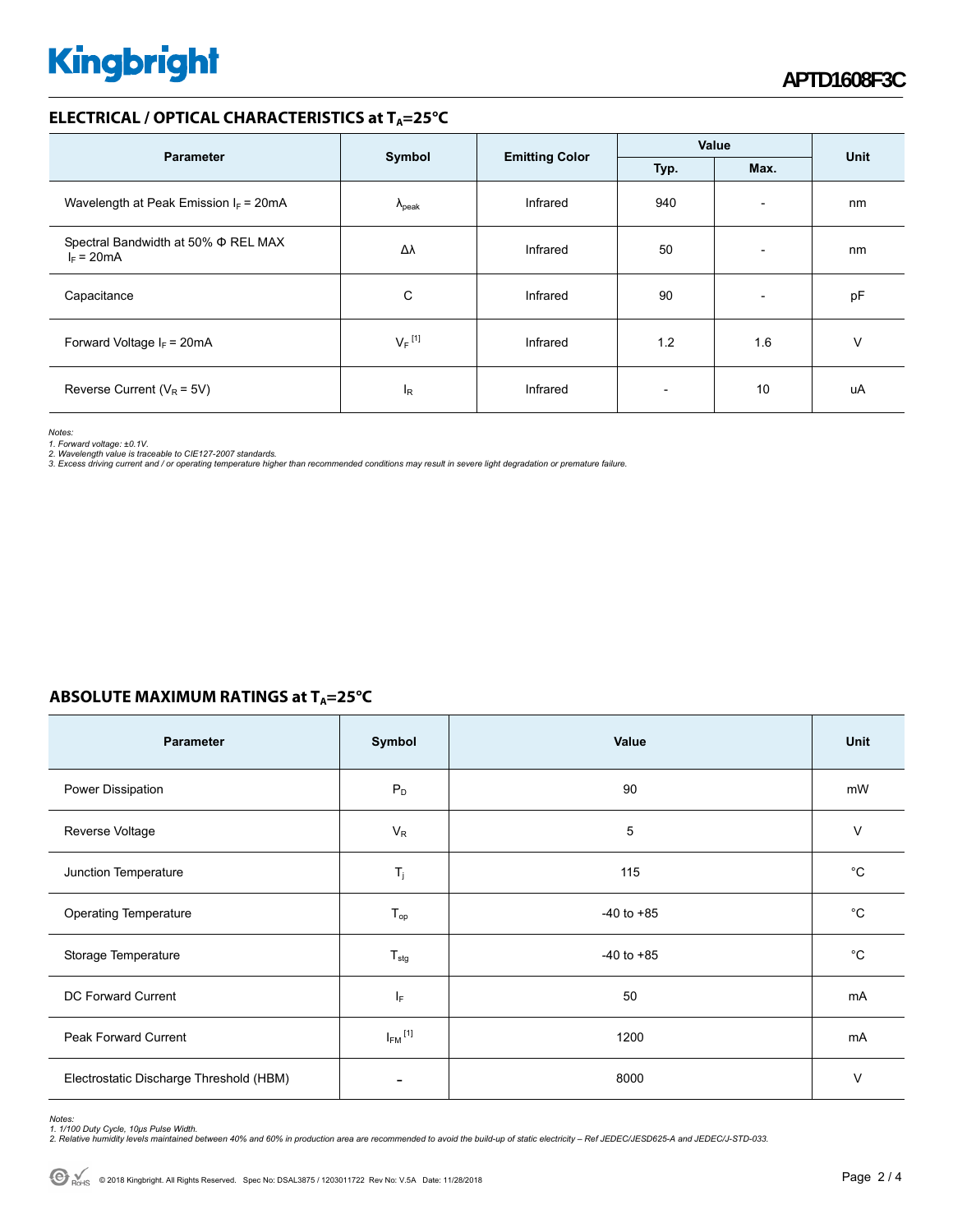# **Kingbright**

#### **TECHNICAL DATA**



#### **SPATIAL DISTRIBUTION**



#### **INFRARED**





#### **Radiant Intensity vs. Ambient Temperature**



#### **REFLOW SOLDERING PROFILE for LEAD-FREE SMD PROCESS**



- 
- 
- Notes:<br>1. Don't cause stress to the LEDs while it is exposed to high temperature.<br>2. The maximum number of reflow soldering passes is 2 times.<br>3. Reflow soldering is recommended. Other soldering methods are not recommended

#### **TAPE SPECIFICATIONS** (units : mm)



#### **REEL DIMENSION** (units : mm)



© 2018 Kingbright. All Rights Reserved. Spec No: DSAL3875 / 1203011722 Rev No: V.5A Date: 11/28/2018Page 3 / 4